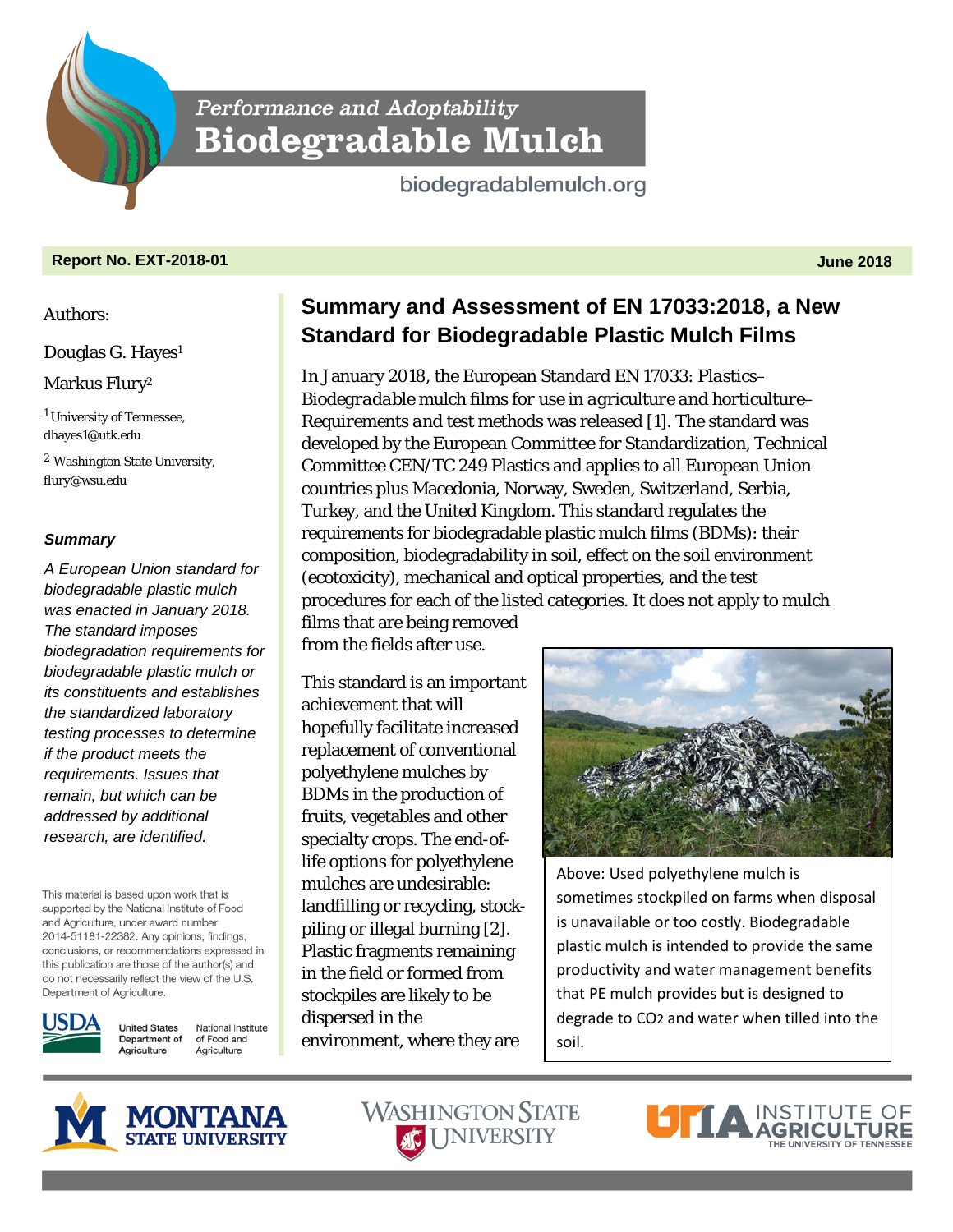a hazard to biota. Fragmentation is exacerbated by sunlight and other environmental factors, leading to embrittlement. The fragments can further degrade into micro- and nano-plastics, which can lead to further harm. In contrast, BDMs are designed to be plowed into the soil, where fragments will be biodegraded by microorganisms.

Until the release of EN 17033, no standard existed that was issued by an international organization such as ASTM International, International Organization for Standardization (ISO), or CEN that pertained directly to biodegradation of plastics (particularly BDMs) in soil. Standards have existed for the biodegradation of plastics under compost and marine environments (e.g. ASTM D6400 and D6691, respectively) since 1996 and 2001, respectively. These standards (and the standardized testing methods referred to therein) have been misrepresented to reflect biodegradation in soil. "TÜV Austria (formerly Vinçotte), a certification body authorized by European Bioplastics (an association representing the interest of the European bioplastics industry [3]), developed an "OK biodegradable SOIL" label for plastics, to certify full biodegradability and the absence of ecotoxicity in soil [4,5]. ASTM developed a working document for biodegradability of plastics in soil in 2012, WK29802, which ultimately was not adopted due to an absence of consensus among the committee members. Therefore, EN 17033 breaks new ground for international organizations and is unique from the previous efforts by its focus upon BDMs rather than plastics in general. However, French and Italian national standardization organizations, the Association Francaise de Normalisation (AFNOR) and Ente Nazionale Italiano di Unificazione (UNI), respectively, developed standards to define the biodegradability of BDMs in soil: AFNOR NFU 52-001 and UNI 11495, respectively, which influenced the preparation of EN 17033.

EN 17033 requires laboratory testing of BDMs for (1) chemical composition (in particular for regulated metals and hazardous substances [6]), (2) biodegradation in soil, (3) ecotoxicity (i.e., toxic effects on plants, invertebrates, microorganisms), and (4) selected physical characteristics (e.g., thickness, tensile stress, light transmission). Specific criteria associated with the tests are given in Table 1. The inclusion of criteria for composition (e.g., maximal concentrations of heavy metals), biodegradability, and ecotoxicity to plants are consistent with compostability, marine, and the Vinçotte 'OK Soil' standards, and ASTM WK29802. However, one major difference between EN 17033 and WK29802 is that the former specifically addresses plastics before their exposure to environmental factors (which can alter chemical bonding), while the latter includes separate categories for unweathered and environmentally weathered plastics to meet the criteria. A major criterion of EN 17033 is the requirement of  $\geq$ 90% biodegradation under aerobic conditions for the plastic (i.e., conversion of organic carbon into CO2) in a natural topsoil from an agricultural field or forest at 20 to 28°C conditions within 2 years using a standardized test to measure CO2 respiration. Specific criteria pertaining to the biodegradability requirement are given in Table 2. The table shows that the requirement can be met by either the BDM or its components. The ecotoxicity tests are more stringent than those of ASTM D6400, for instance, involving plants, invertebrates (earthworms), and microorganisms. The three levels of ecotoxicity tests pertain to different soil exposure pathways, i.e., soil solid material, pore water, and pore gases. Plants and microorganisms would experience toxicants mainly through contact and uptake of soil pore water, while earthworms would also be exposed to toxicants through ingestion of soil material and the soil's gas phase.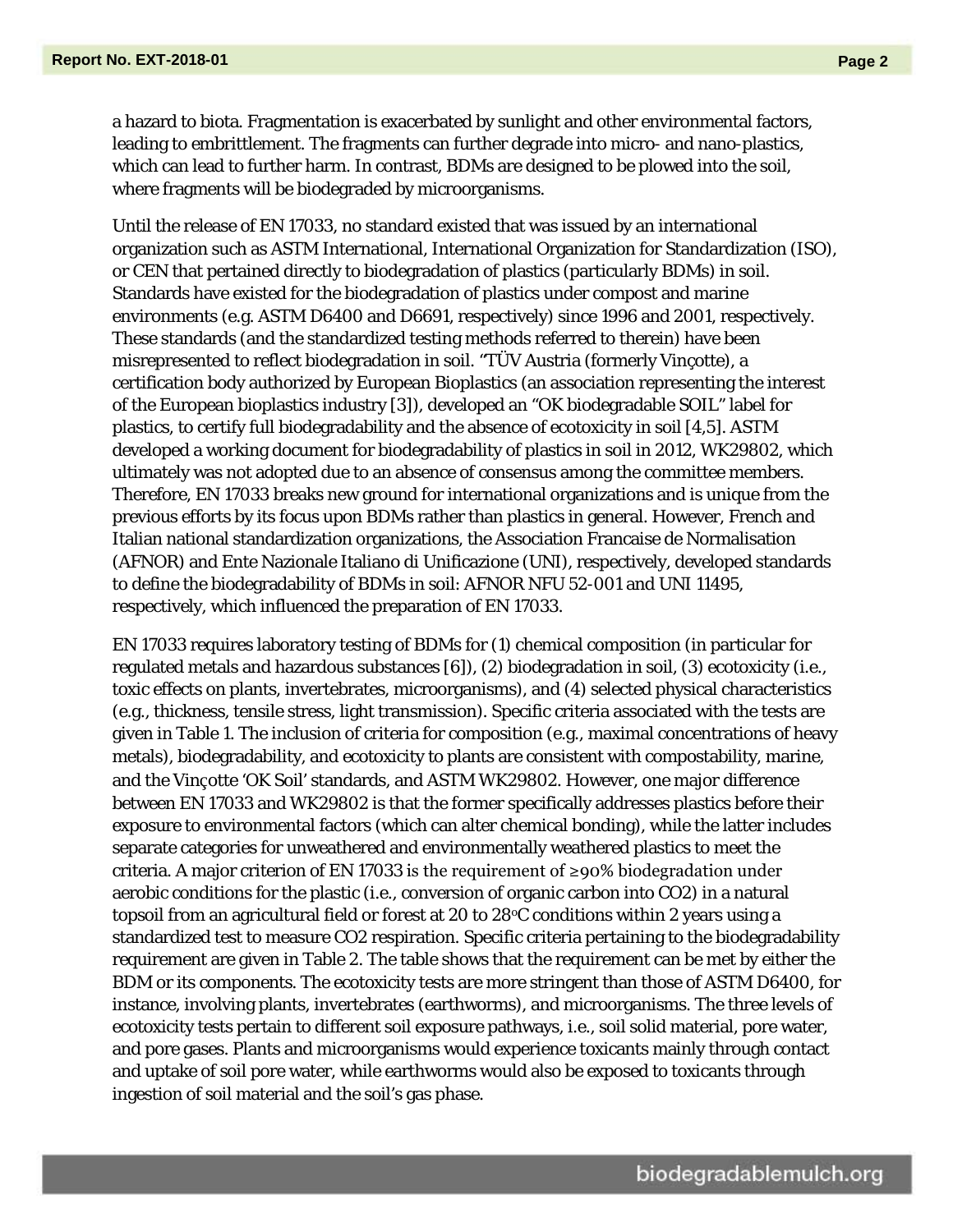**Table 1.** Testing requirements and criteria for biodegradable plastic mulches, as outlined in EN 17033 (Sections 5 and 6).

| <b>Criterion</b> |                                                                                                                                                                                 | Test Method <sup>1</sup>       |
|------------------|---------------------------------------------------------------------------------------------------------------------------------------------------------------------------------|--------------------------------|
| I.               | <b>Constituents</b>                                                                                                                                                             |                                |
|                  | Concentration limits for heavy metals <sup>2</sup>                                                                                                                              | EN 17294-2                     |
|                  | No hazardous substances of "very high concern" $(<0.1\%)$ <sup>3</sup>                                                                                                          |                                |
|                  | Loss of ignition at 550°C ( $\geq 60\%$ ) <sup>4</sup>                                                                                                                          |                                |
| II.              | Biodegradation                                                                                                                                                                  |                                |
|                  | $\geq$ 90% conversion of mulch's carbon into CO <sub>2</sub> within 2 years under<br>ambient soil conditions <sup>5</sup>                                                       | ISO 17556 <sup>6</sup>         |
|                  | <b>III.</b> Ecotoxicity                                                                                                                                                         |                                |
|                  | No acute ecotoxicity to plants ( $\geq$ 90% of germination rate and plant<br>growth achieved compared to mulch-free soil)                                                       | OECD 208 <sup>7</sup>          |
|                  | No acute ecotoxicity to invertebrates (earthworms: Eisenia fetida or E.<br>andrei; <10% difference in mortality rate and biomass amount compared<br>to mulch-free soil $^{8}$ ) | ISO 11268-1, and -<br>$23^7$   |
|                  | No acute toxicity to microorganisms (nitrification inhibition of bacteria:<br>nitrification should be $\geq$ 80% of that achieved for BDM-free soil)                            | ISO 15685 <sup>7</sup>         |
|                  | IV. Dimensional, mechanical, and optical properties <sup>9</sup>                                                                                                                |                                |
|                  | Tensile stress at break $\geq$ 18 MPa (MD); $\geq$ 16 MPa (TD) <sup>10</sup>                                                                                                    | ISO 727-1 and -3               |
|                  | Light transmission of $\leq$ 3% (only for black and opaque films)                                                                                                               |                                |
| V.               | <b>Miscellaneous</b>                                                                                                                                                            |                                |
|                  | Proper labeling; preparation of a test report by manufacturer                                                                                                                   |                                |
|                  | Surface area should not decrease <10% during deployment (if best<br>practices are used).                                                                                        | Annexes G and H<br>of EN 17033 |

standard; **<sup>2</sup>** <150 mg/kg for Zn, <50 mg/kg for Cr, Cu, and Pb, <25 mg/kg for Ni, and <0.5 mg/kg for Cd and Hg; **<sup>3</sup>** see reference [6]; **<sup>4</sup>** indicator of the content of organic material; **<sup>5</sup>** See Table 2 for more details; **<sup>6</sup>** compared to other standardized tests such as ASTM D5988, ISO 17556 is unique in its use of a "standard soil" consisting of industrial quartz sand, Kaolinite clay, natural soil, and mature compost (serving as organic carbon source); **<sup>7</sup>** modified version of test required; **<sup>8</sup>** chronic toxicity earthworm tests with 28 and 56 d exposure can also be used to fulfill the standard, as specified in EN 17033; <sup>9</sup> several of the requirements differ between 3 ranges of nominal thickness, <10 µm, between 10 and 15 µm, and >15 µm; other criteria not listed in this table pertain to tolerance of thickness, roll length, tensile strain at break, and impact resistance; **<sup>10</sup>** MD and TD refer to machine direction and transverse direction, respectively. Films of <10  $\mu$ m must possess tensile stress of ≥16 mPa.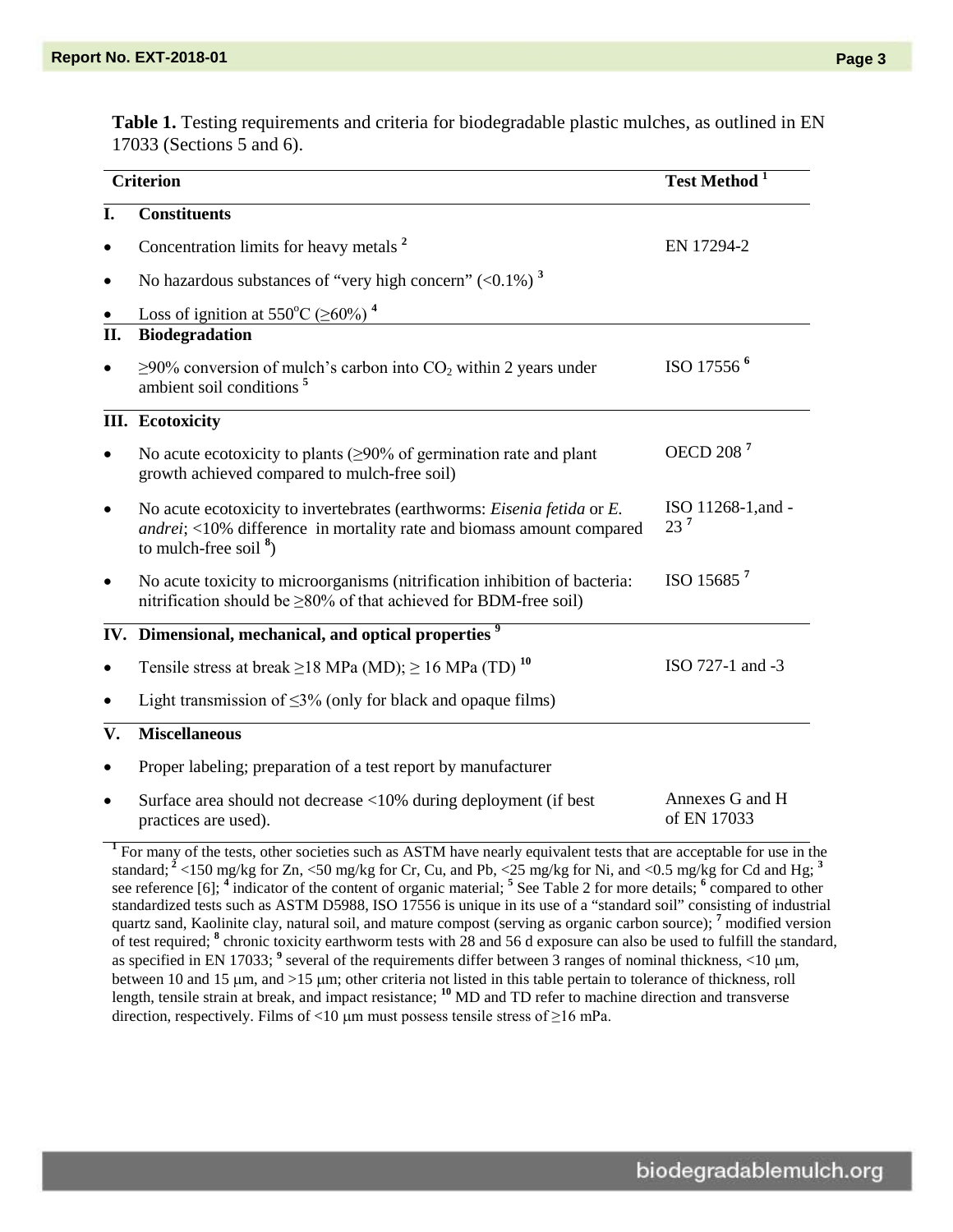**Table 2.** Specific criteria pertaining to 90% biodegradation under ambient soil conditions in 2 years.

- Can be applied to the mulch film, or its plastic basematerial in its primary form (e.g., in form of pellets or powder) without additives, and/or the masterbatches **1,2**
- Alternatively, can be applied to each organic constituent at concentrations present at  $>1\%$ , as long as the minor organic components do not add up to  $\geq 5\%$ .<sup>3</sup>
- Can be achieved in absolute terms or relative to a positive control (reference material), such as microcrystalline cellulose.
- The test period can be  $\leq 2$  years; the measurements can be stopped if a plateau in CO<sub>2</sub> production is achieved.
- Operated at 20-28<sup>o</sup>C (25<sup>o</sup>C preferred); variance of temperature is limited to  $\pm 2^{\circ}$ C.
- Uses a standardized soil, as specified in the ISO 17556 test method. **<sup>4</sup>**

A unique aspect of EN 17033 is its focus upon BDMs rather than conventional plastics. Therefore, specific requirements pertaining to the films' properties are included, such as minimum tensile stress and other mechanical properties and a maximum light transmission (Table 1). The standard also contains specific requirements pertaining to labeling, including the declaration of a product class and preparation of a test report by the manufacturers.

Annexes (appendices) A-G of EN 17033 pertain to the testing methods, which give specifics on the different test conditions (Table 3). Annex G describes the benefits and the expected service life of BDMs, including the desired functions (e.g., to prevent weeds, limit water evaporation, protect from pests and diseases, isolate agricultural products from soil contamination, prevent soil slaking [the breakdown of soil aggregates when wetted], and warm the soil). Annex G also includes a classification of BDMs (Table 4) and a list of factors that degrade BDMs during service life (Table 5). Annex G further includes information concerning life time and deterioration during the use of BDMs in the field. For instance, excessive deterioration is defined as a loss of >10% of mulch surface area during a single growing season. For such a situation, if a farmer has employed best practices for BDM use (Annex H), and extreme events (e.g., extreme weather events such as floods or high winds, or damage by stray animals) are not involved, unused BDM samples from the same roll would be subjected to two separate laboratory treatments: subjection to ultraviolet radiation and soil burial for a minimum duration defined by the manufacturer. The loss of tensile stress at break for the two environmental factors should be within 50% and 20% for the two treatments, respectively; otherwise, the BDM film would be considered as defective. Annex H provides 'good practices' for use of BDMs, including soil preparation, deployment, preparing perforations in the films for plants, irrigation, soil incorporation, and storage.

**<sup>1</sup>** Also applies to compositional and ecotoxicity requirements given in Table 1; **<sup>2</sup>** masterbatch refers to a mixture of polymer and a relatively large concentration of additive (e.g., colorant) that is blended with the base polymer during preparation; <sup>3</sup> carbon black is not considered as an organic constituent, nor are carbonaceous fillers such as CaCO<sub>3</sub>, and these constituents do not need to be tested; **<sup>4</sup>** details on the standardized soil are given in Table 1.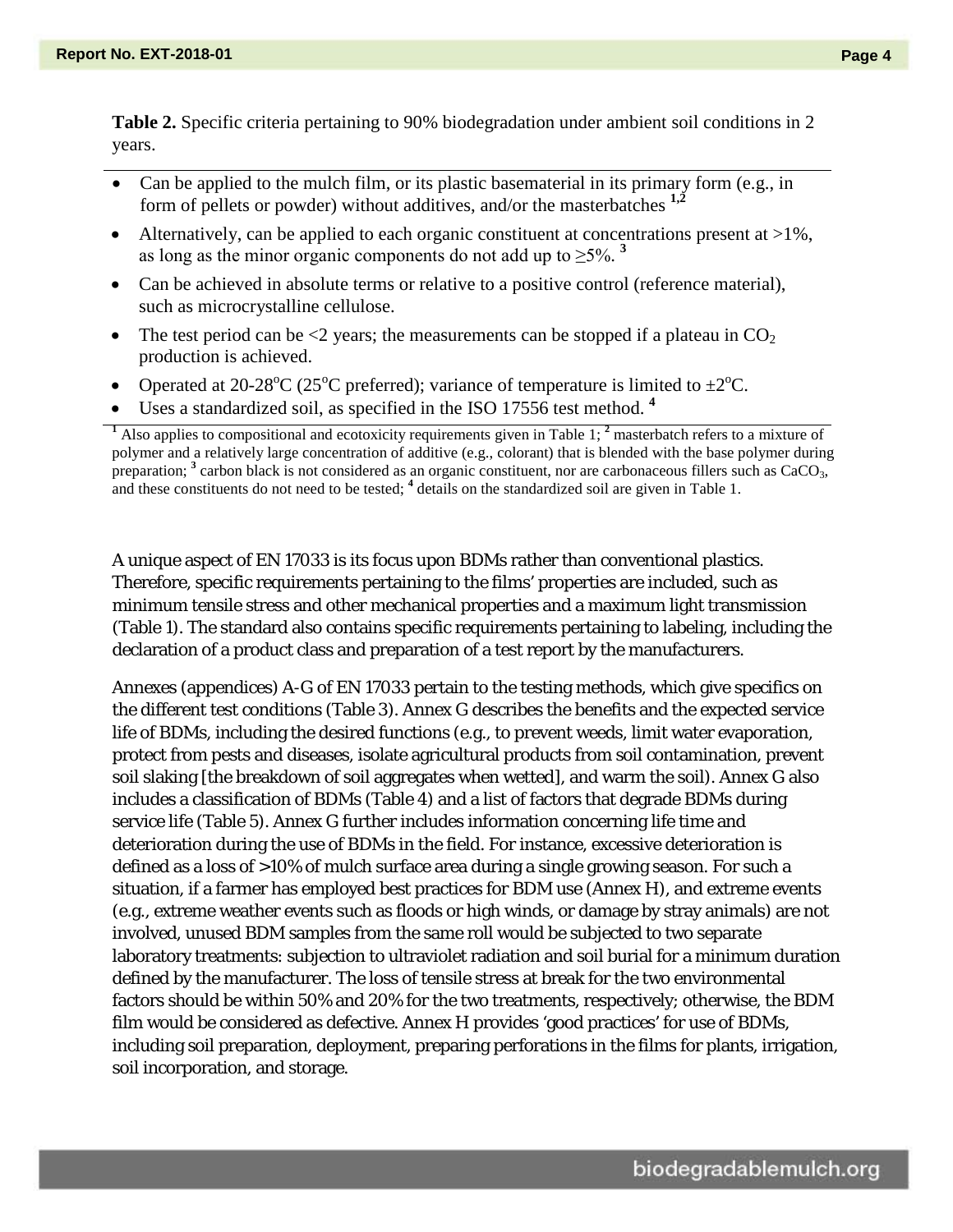| Annex | <b>Contents</b>                            |
|-------|--------------------------------------------|
| A     | Preparation of soils for ecotoxicity tests |
| B     | Acute toxicity test for plant growth       |
| C     | Acute toxicity test with earthworms        |
| D     | Toxicity effect on earthworm reproduction  |
| E     | Determination of nitrification activity    |
| F     | Determination of light transmission        |
| G     | Artificial weathering and soil weathering  |

**Table 3.** Annexes (appendices) detailing test conditions in the EN 17033.

**Table 4.** Classification of BDM films based on expected service life (from Annex G).

| <b>Class</b> | <b>Typical crops and crop cycles</b>      |             |  |
|--------------|-------------------------------------------|-------------|--|
|              | <b>Black and opaque films</b>             | Clear films |  |
| А            | Lettuce $(1-2 \text{ mo})$                | Maize       |  |
| B            | Cucurbitacaea (4-6 mo)                    | Melon       |  |
| C            | Strawberry (6-12 mo)                      |             |  |
| Ð            | Vineyards and orchards $(>12 \text{ mo})$ |             |  |

**<sup>1</sup>** The duration of the crop cycles for clear films varies widely with climate

**Table 5.** Factors affecting degradation of BDM films during their service life (from Annex G).

- Sunlight (which can promote photodegradation)
- Heat
- Soil moisture and precipitation
	- Wind (its direction and strength) or any other mechanical stresses, such as flapping, and hail impact
- Fumigants (e.g. chloropicrine) or herbicides (e.g., hydrocarbanilate-methylcarbanilate), but not fertilizer **<sup>1</sup>**
- Micro or macro flora and fauna present in soil (e.g., horsetail: *Equisetum* sp. or sedge: *Cyperus* sp)
- Soil type and preparation prior to BDM deployment
- Storage practices **<sup>2</sup>**
- Mulch deployment and perforation practices<sup>3</sup>

**<sup>1</sup>** "It has been reported that the use of .. soil fumigants .. or herbicides .. can lead to premature breakings of biodegradable mulch films. For this reason it is recommended to check the type of molecules present in the products to be applied and the dosage to be used. At present there is not enough scientific evidence supporting the use of biodegradable mulch film for soil disinfection using fumigation; if a film is applied on a soil which has been disinfected by fumigation or solarization, a slower disintegration and biodegradation speed may be expected." We note that BDMs do not meet EPA regulations for fumigation.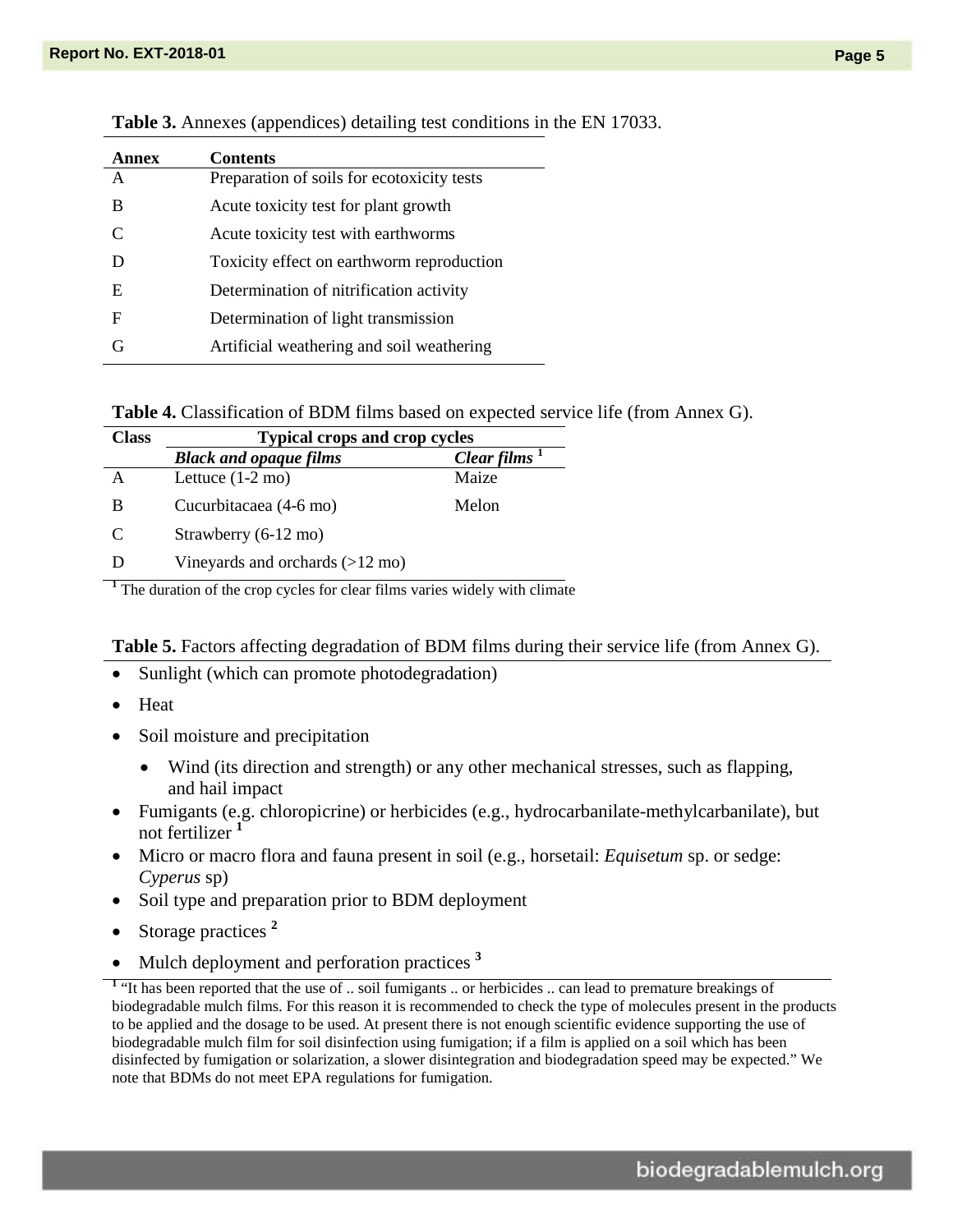Although EN 17033 presents a more standardized framework for the use of BDMs, some unresolved issues still remain:

1. Does achievement of 90% biodegradability in 2 years under standardized lab testing conditions as specified in EN 17033 (Table 2) directly relate to in situ biodegradation under field conditions? Field conditions are inherently variable, and degradation of BDMs will therefore differ among locations, mainly controlled by soil type, climate, and weather. A standard cannot, and is not designed, to reproduce actual field conditions. Nonetheless, degradation tests with the standard should be compared to degradation under actual field conditions to be able to "calibrate" the standard. A similar dilemma exists for other standards involving laboratory tests that simulate environmental conditions, such as the marine environment.

2. The standard allows, and actually encourages, the testing of the BDMs in powder form. While this may be desirable and reasonable for a standard test (better uniformity and contact), this also increases surface area of the material to be biodegraded, and thus will likely lead to a higher biodegradation rate than if an intact mulch film was tested. While the test will indicate whether a plastic will degrade, its results will not necessarily translate to the time required for complete degradation of films in a field. Increasing time for biodegradation in soil will also increase the possibility of plastic fragments leaching through the soil into deeper layers with less microbial activity or leaching even into groundwater.

3. Soils are variable. No two soils are exactly the same; but, soil scientists classify soils into soils that are similar to each other. Different classification schemes are available. However, the standard does not make use of such soil classification, but rather non-generically just specifies to use a topsoil from an agricultural field or a forest. This brings up two issues: (1), agricultural soils and forest soils are very different from each other, particularly in Europe, where agricultural lands and forests are separated often by topography and suitability of soils. (2), Biodegradation is expected to differ between these two types of soils, and among different agricultural soils. This leads to the question whether it would not be advisable to use a more standardized natural agricultural soil for the standard, or make at least more specific recommendations of a soil type to be used based on soil taxonomy. To reduce the issue of soil variability, there is an option in EN 17033 for a standard soil consisting of industrial quartz, kaolinite, natural soil, and compost; but, such a mixture can hardly be called a soil.

These issues are yet to be resolved, and research (see Acknowledgments) is ongoing to resolve many of these questions.

### **Acknowledgments:**

Funding was provided by the by the USDA Specialty Crops Research Initiative, Coordinated Agricultural Project (Award 2014-51181-22382). We thank Jennifer M. DeBruyn and Margarita Velandia (University of Tennessee), Shuresh Ghimire and Carol Miles (Washington State University), and Dan Martens, Sara Guerrini, and Francesco Degli Innocenti (Novamont, Novara, Italy) for their reviews.